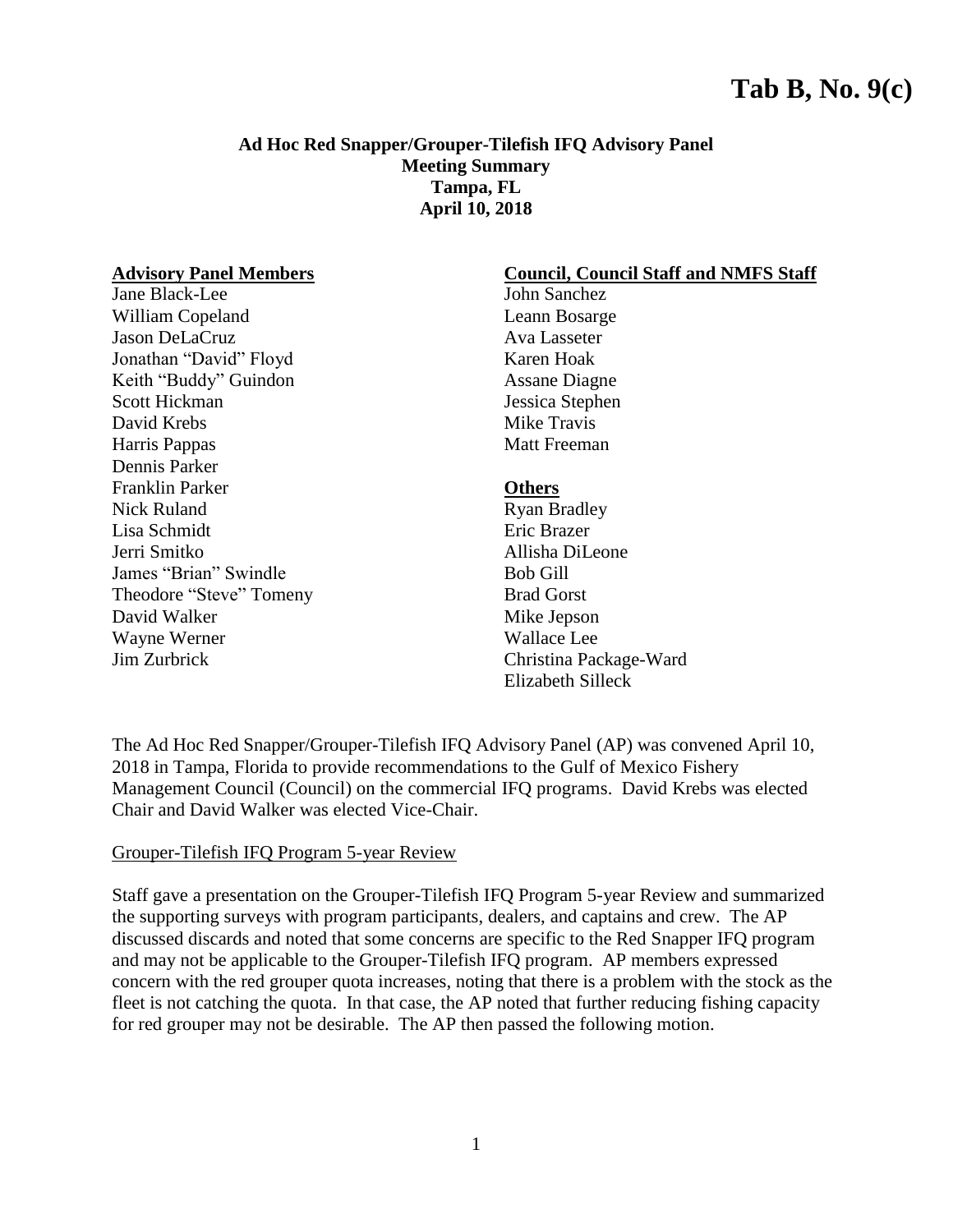## **To endorse the conclusion of the Grouper-Tilefish IFQ program, that the program is meeting its objectives. The AP formally endorses the conclusion of this review in accordance with the MSA.**

The AP discussed the multiple reporting systems in which commercial reef fish fishermen must participate and the difficulties in reconciling the different datasets. The AP then passed the following motion.

#### **That staff develop the use of a system using a unique trip ID number (hail out number) to follow the entire transaction from start to finish.**

AP members discussed missing or inaccurate annual allocation and share prices and made the following motion.

## **To support exploration of strategies to improve the collection of accurate share and allocation price data.**

#### Reef Fish Amendment 36A

Staff reviewed the actions taken in Reef Fish Amendment 36A, on which the Council took final action in April 2017. The amendment is currently under review by the Secretary of Commerce. The AP then passed the following motion, with one in opposition.

## **The IFQ AP supports the original Reef Fish AP [Oct 4-5, 2016] recommendation to not allow withholding allocation at the beginning of the year in advance of an anticipated quota reduction.**

#### Reef Fish Amendment 36B

Staff reviewed the options paper for Amendment 36B. AP members noted that the IFQ programs have changed the way fishermen fish and discussed several ideas including setting up an exchange. The exchange would assist small operators to find allocation openly, help in adjusting the distribution of allocation to better reflect the geographical distribution of the fish, and support communities where fewer fish are available locally when shares are sold to fishermen in other parts of the Gulf, e.g., when older fishermen retire or pass away. Other AP members did not want the government controlling where shares go and noted that redistribution methods would be a big change to the system and unintended consequences could result.

AP members discussed the potential action to require shareholders to have a reef fish permit. AP members noted that, during the design phase of the program, the commercial industry expressed its opposition to opening the program to people without permits. However, now that permits have not been required for several years, unintended consequences could arise from reinstating the permit requirement. For example, the cost of permits has increased dramatically in anticipation that the requirement may be reinstated, and it will cost new entrants even more to get into the fishery. It was also noted that people would be able to find ways around the permit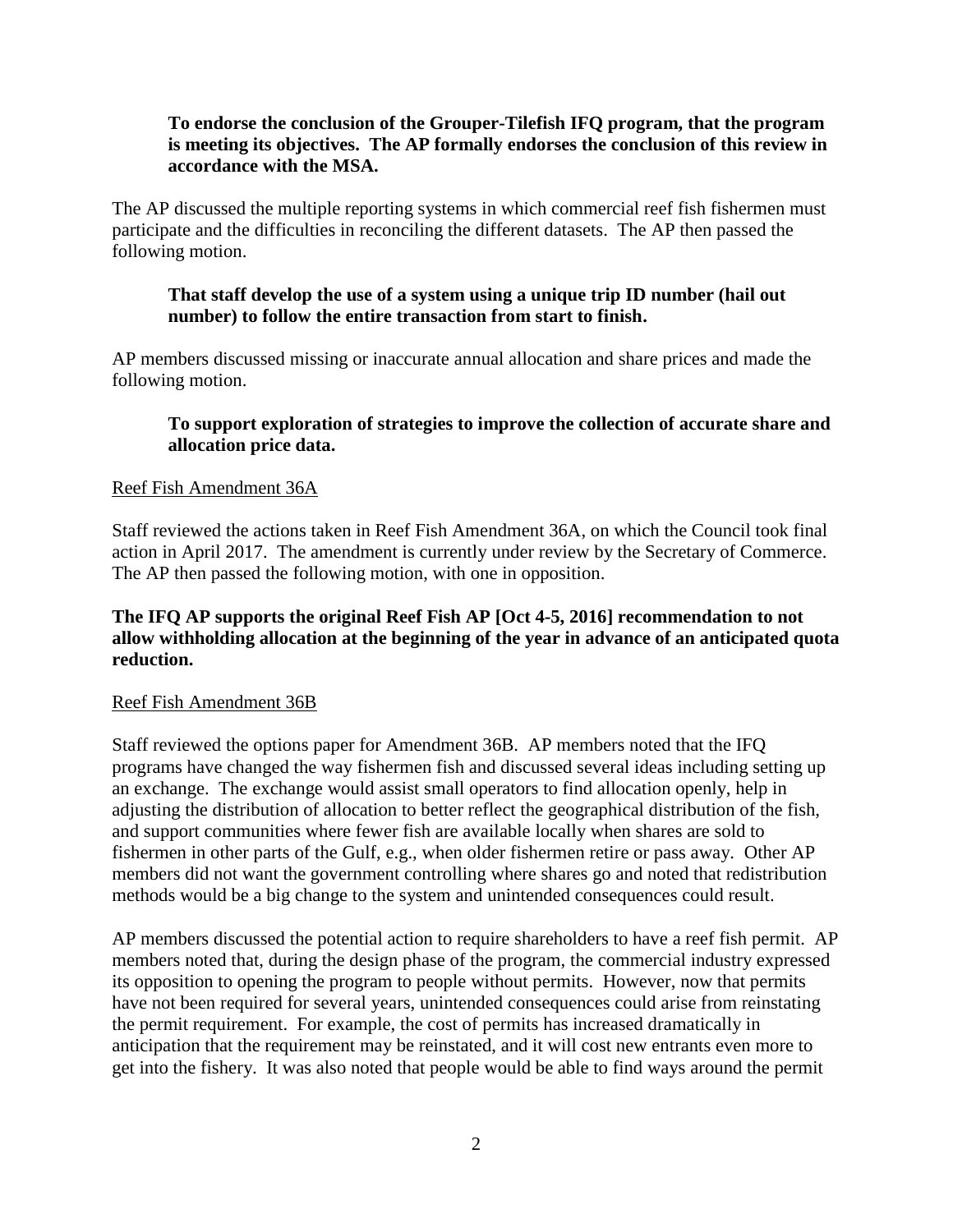requirement, if reinstated, such as through the creation of corporations. With four in opposition, the AP then passed the following motion.

## **For program participation, do not require a reef fish permit to be a shareholder thereby retaining the current regulations.**

AP members discussed the small amount of shares held in the non-activated accounts that will be returned to NMFS when Amendment 36A is implemented. AP members expressed interest in improving access to quota for new entrants and discussed that guidelines could be established to define new entrants. AP members noted the importance of industry input in future decisions on quota availability. With four opposed and one abstention, the AP passed the following motion.

## **To create a quota set aside from non-activated accounts to run a NOAA quota bank for addressing commercial discards. NOAA shall create an industry steering committee to advise in the administration of the program.**

AP members further discussed the goals and objectives of the IFQ programs, including the relationship between reducing overcapacity and the need for new entrants in the fishery, and stated that further progress could be made toward reducing capacity and improving safety-at-sea. With two in opposition, the AP passed the following motion.

# **For Goals and Objectives: To retain the goals of reducing overcapacity and improving safety at sea.**

An AP member noted that a lease-to-own provision would be unenforceable and would lead to increased lease prices. With no opposition, the AP passed the following motion.

## **To move Section 2.3.1 (Lease-to-own provision) to considered but rejected.**

Although share and allocation transfers are processed through the NMFS online system, the agreement is a private transaction made between two parties. An AP member who is a new entrant described his difficulty in finding allocation to lease, as he does not personally know many shareholders who may have allocation available. He expressed interest in having a public marketplace where people with shares or allocation available for purchase could be connected with those looking to buy it. NMFS staff suggested that a message board to help connect buyers and sellers of shares and allocation could be considered. With no opposition, the AP passed the following motion.

## **For NMFS to establish an information exchange for shares/allocation of IFQ reef fish. Guidelines for the scope and rules of operation to be established, once approved.**

Concerning quota set-asides, an AP member raised the issue of distributing future quota increases differently than to existing shareholders. With three AP members abstaining, the AP passed the following motion.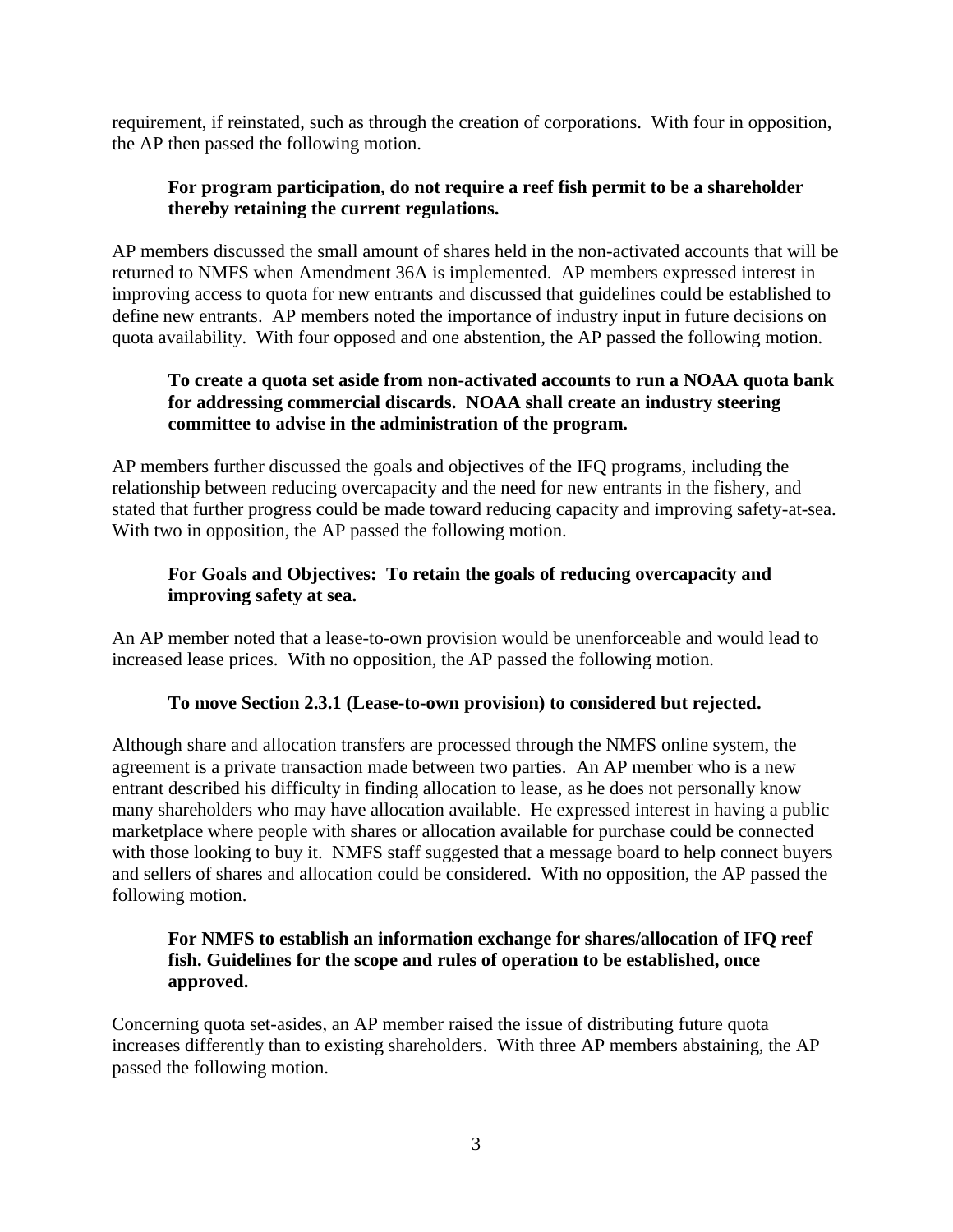## **The AP would like to consider future potential set asides of a percentage of any quota increases, after the Council and the Advisory Panel designs a mechanism with an associated purpose and need.**

AP members discussed the white paper on rents and royalties that was requested by the Council at its January 2018 meeting. The following motion passed with no opposition.

**To recommend to the Council to include, in developing the white paper on rents and royalties requested by the Council at its January 2018 meeting:**

- o **a list of the goals and objectives of Amendment 26 and how imposing royalties would either advance or undermine those goals and objectives, and**
- o **information on the likely effects of royalties on consumer prices for commercially caught red snapper, and on lease prices for allocation along with resulting impacts on new entrants and bycatch.**

**Council Motion January 2018:** To instruct staff to start a white paper exploring rents/royalties in the Gulf commercial red snapper fishery for allocation above 4.65 million pounds. The white paper should include but not be limited to: a definition of rents/royalties, examples of resource rent collection in other public resource uses, a calculation of Gulf red snapper rents/royalties value, alternative methods of rents/royalties collection and alternative methods for redistribution of shares.

With one opposed, the AP passed the following motion.

## **To recommend to the Council to analyze recreational rents and royalties as part of the white paper.**

AP members discussed how a loan program could be used to help new entrants buy into the IFQ programs. NMFS staff indicated that a national loan program is under development. With one in opposition, the AP passed the following motion.

# **To support the development and implementation of an IFQ loan/fisheries finance program in the Gulf of Mexico similar to the model used in the Pacific Northwest.**

#### Other business

With no opposition, AP members passed two motions relative to the Council's January 2018 motion directing Council staff to begin work on a scoping document to examine red snapper allocation.

## **In reference to the January 2018 Council motion, to direct staff to include in the allocation scoping document, all Gulf Council-managed species with a commercial and recreational component.**

**Council Motion January 2018:** To direct staff to develop a scoping document to evaluate the allocations of red snapper, taking into account previous deliberations in